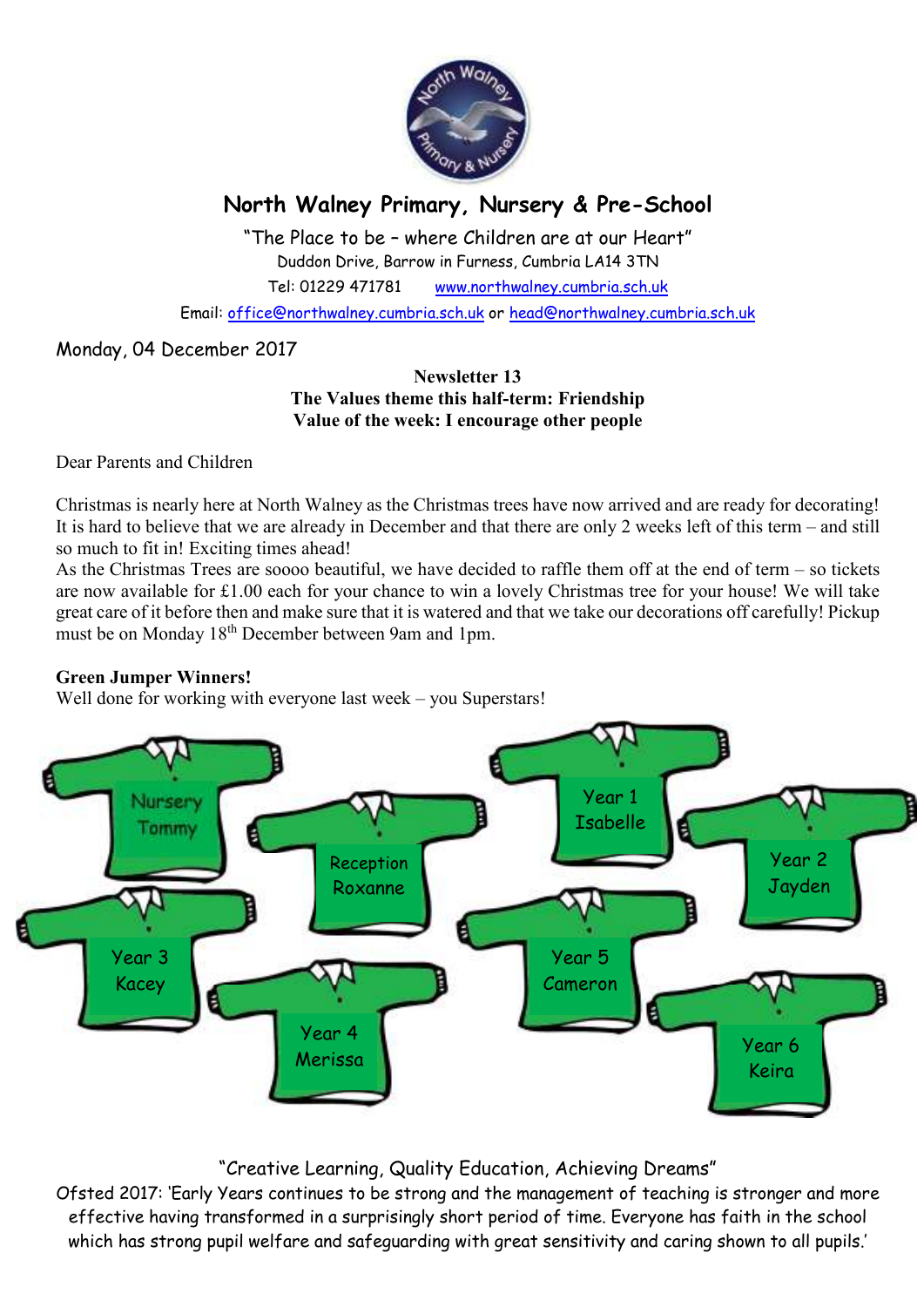# **Christmas Fair**

The Christmas Fair is on this Wednesday  $6<sup>th</sup>$  December from 4:00 to 5:30pm! **We still need a few more adult helpers as we have a fabulous range of stalls once again** – so please see Leanne, Cora or Kimberley if you are free to help! Any more donations for the fair are always welcome and would like to suggest that different classes try and donate different things:

∗ *Pre-school, Nursery and Reception—Girls Hamper so please send in bobbles, bubble bath, books, anything girlie* 

- ∗ *Year 1 & 2—Boys Hamper so please send in cars, bubble bath, colouring books, footballs, books etc*
- ∗ *Year 3 & 4—Pamper Hamper so please send in chocolates, bubbles, toiletries, face masks etc*

∗ *Year 5 & 6—Christmas Eve Hamper so please send in Christmas book, Christmas socks etc*

# **Christmas Production of 'Straw and Order'**

Our Christmas Production is being held at St Mary's church on Thursday 14th December at 1:45pm and will finish at 2:45pm whereupon children can be collected from the church itself – as long as staff have been informed. Please do come and join us as we really get into the festive spirit with this wonderful production – the children are working so hard at the acting and the singing, and I am so excited about it! Its going to be fab!

# **A BIG thank you from the foodbank!**

Our Harvest donations have meant that the foodbank is able to provide an additional 287 meals which is amazing. Well done to everyone for joining in and really showing how caring our school is!

Please note that the foodbank is closed between  $23<sup>rd</sup>$  December and  $3<sup>rd</sup>$  January 2018.

# **Why Choose North Walney?**

If you haven't yet seen our new video showing all the reasons then please do check it out on our YouTube channel and then share it with your friends and family. You can also find it on Facebook and Twitter, hopefully at the top of our pages! North Walney is a great school and we want to share with everyone, just how great it is!



No more clubs this term now – everything is back in the Spring! Thank you to Brad and Natalie for providing both the clubs again for us – and well done to everyone who passed their gradings in Karate last week! New belts are already on their way!

It is also the last swimming session for Year 5/6 this week!

#### **Bills!**

Please make sure that all of your bills are up to date and paid by the end of term – there are only 2 more weeks to go! If there is any problem, please call in and speak to Mrs Malone.









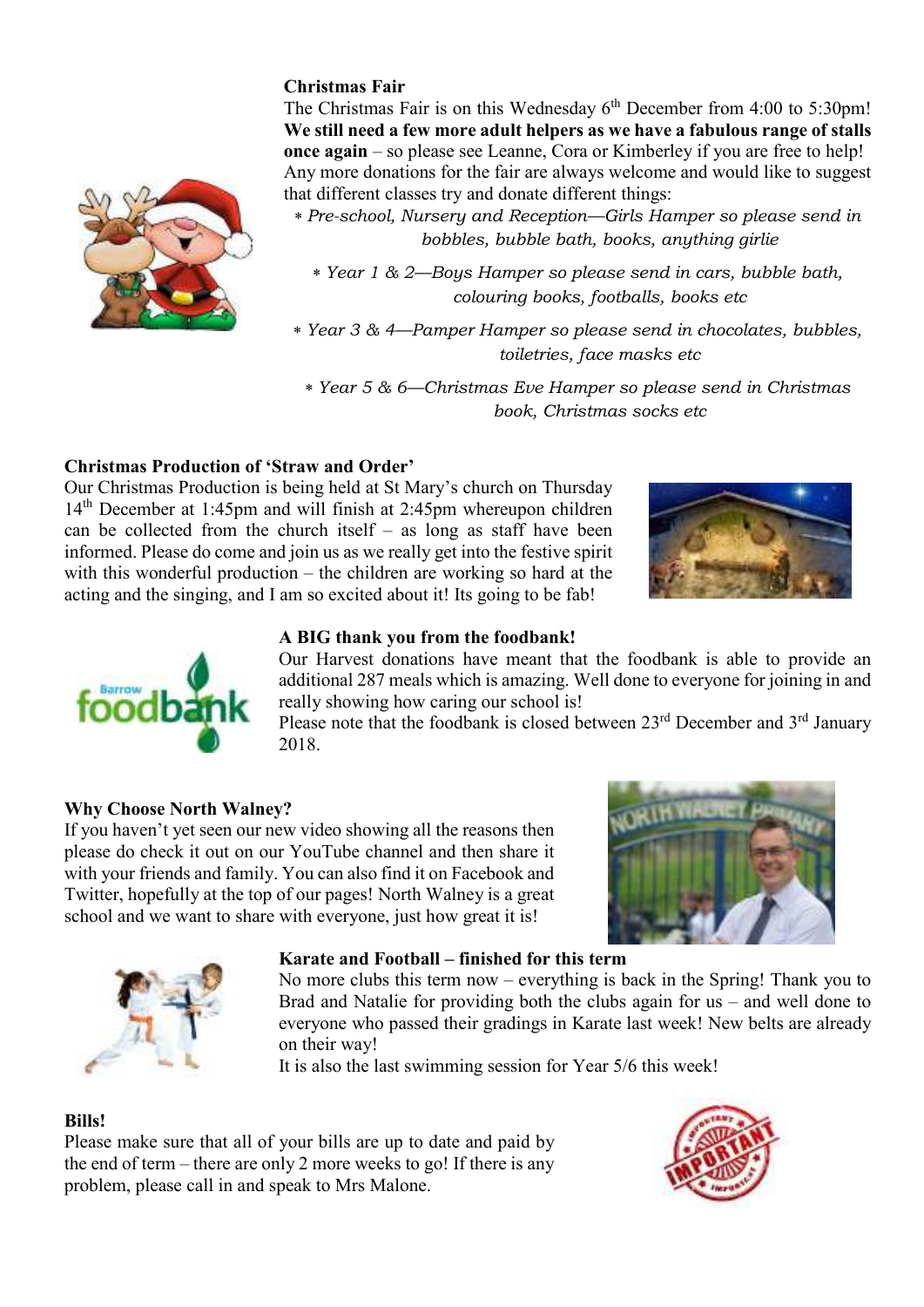#### **NEW PE shirts**

The new PE shirts can be ordered from the office for the small sum of  $£2.00$ each. This is a one off opportunity to get a new PE shirt at this price and orders need to be in before the end of term, complete with payment. Next term, the cost will rise to the official price of £5.99 from Identity – so get yours now! *Please remember that if you do not require one yet, then please don't feel obliged to get one…however, when they next need a PE shirt then they will need one of these.* 

## **Christmas Events in Wagtails – and the rest of school!**

Please keep a close eye on the dates for other exciting Christmas Events across the school over the next 2 weeks including parties, sing-a-longs and trips to the zoo for Wagtails! We wouldn't want anyone to miss out!





#### **Nasal flu catch-up appointments**

If your child missed their nasal flu vaccination then there is another opportunity to get one. On Tuesday 19th December from 3:00-4:30pm, you can go to the Atkinson Health Centre on Market Street in Barrow and your child will be able to have theirs done.

# **Christmas Natterjacks – Monday 18th December**

Spaces are still available for Christmas Natterjacks as the team have decided to offer parents of all the children from Reception to Year 6 the chance to have an extra day shopping/working! Natterjacks will be open from 9am to 1pm for £15.00 per pupil plus £2.50 if they want a school packed lunch. All you need to do is complete the form we sent out a few weeks ago! Just pop in and see either Cora or Mrs Malone for more details or a new form.



#### And finally…

As we get ready for 2018 I was wondering if anyone else had any ideas of what else we can be doing in school and how else we can all work together to further develop all that North Walney offers to the children. All thoughts and ideas will be gratefully received – so do put your thinking hats on and let me know! Thank you!

Yours sincerely,

Paul Slater